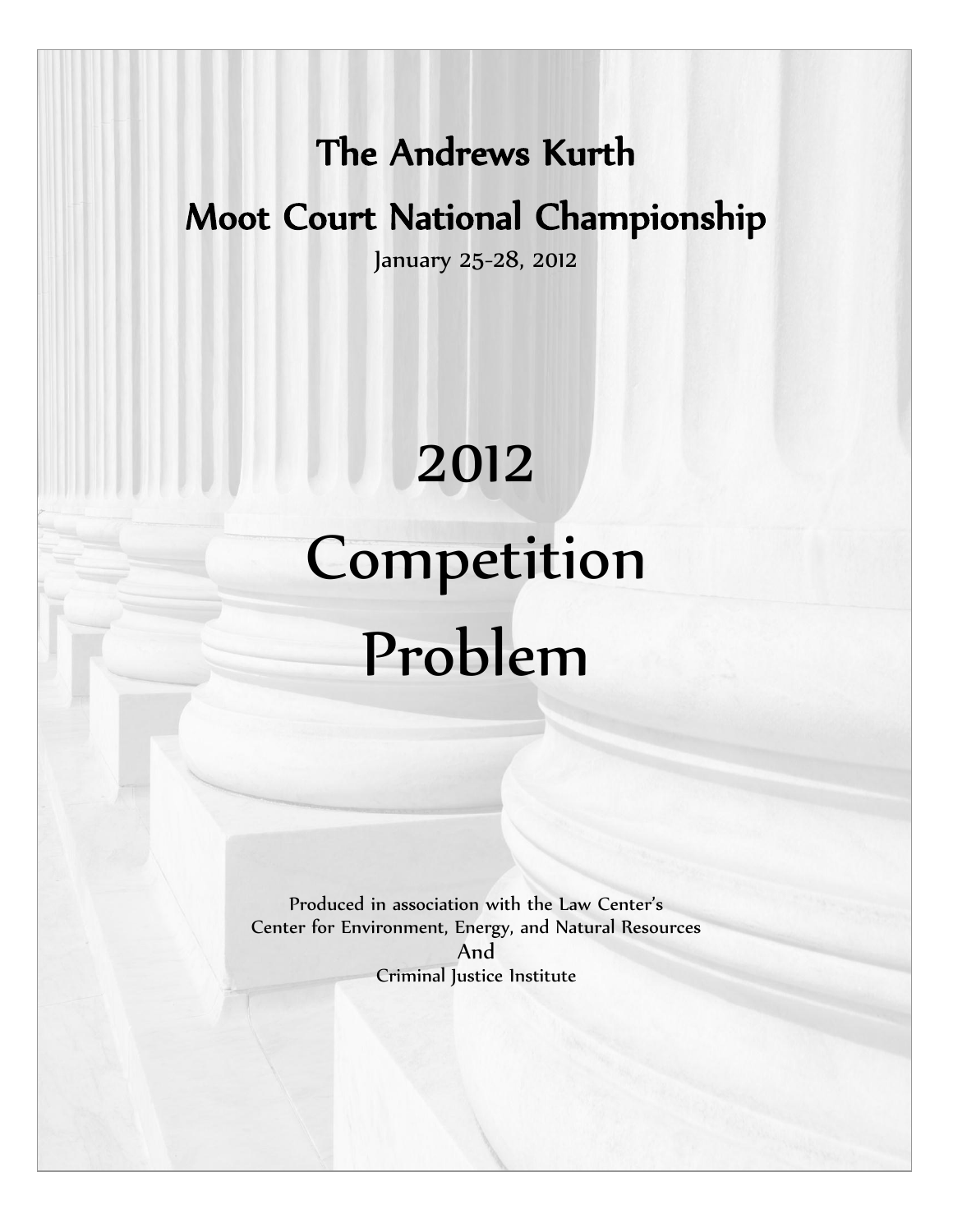#### **IN THE SUPREME COURT OF THE UNITED STATES**

#### **No. C11-0116-1**

#### **OCTOBER TERM 2011**

#### *SAMUEL MILLSTONE***, Petitioner**

**v.**

#### *UNITED STATES of AMERICA***, Respondent**

#### **ORDER GRANTING WRIT OF CERTIORARI**

PER CURIAM:

The petition for a writ of certiorari to the United States Court of Appeals for the Fourteenth Circuit is hereby granted.

IT IS ORDERED that the above-captioned matter be set down for argument in the 2011 term of this Court, said argument to be limited to the following issues:

I. Can a person can be convicted of negligently discharging pollutants in violation of the Clean Water Act, 33 U.S.C. § 1319(c)(1)(A), for failing to exercise the standard of care that a reasonably prudent person would have exercised in the same situation?

II. Under the witness-tampering statute, 18 U.S.C. § 1512(b)(3), can an individual "corruptly" persuade a potential witness to withhold information by encouraging the potential witness to invoke their 5th amendment right?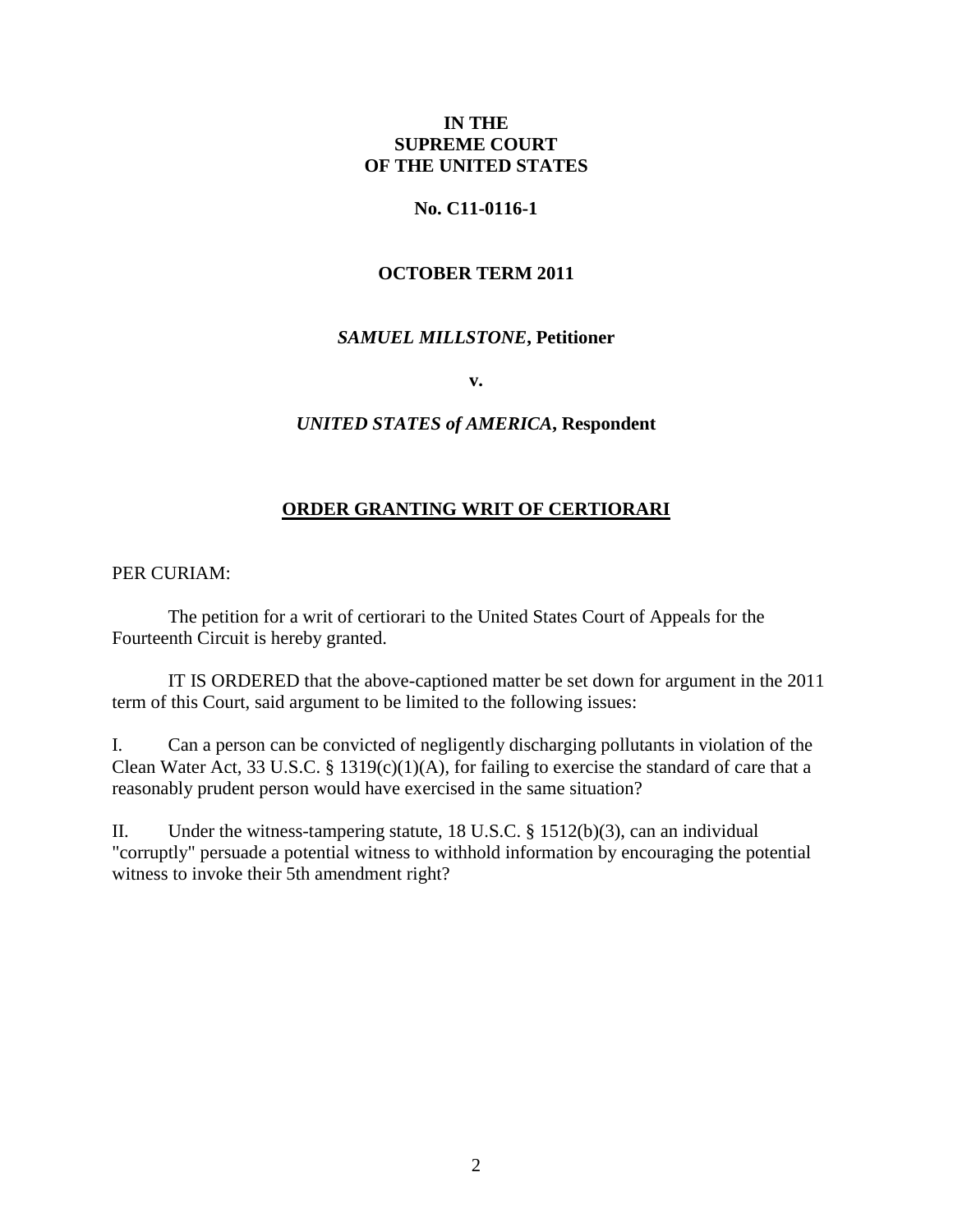#### **UNITED STATES COURT OF APPEALS FOR THE FOURTEENTH CIRCUIT**

|

|

|

|

#### **SAMUEL MILLSTONE** | **Appellant** |

#### **UNITED STATES OF AMERICA Appellee** |

v. | Case No. 11-1174

#### **Decided October 3, 2011**

#### **Before Judges Pitt, Newman, and Davola.**

#### **Davola, Circuit Judge, for the Court.**

This case requires us to interpret the term "negligently" in the Clean Water Act ("CWA"), 33 U.S.C. § 1319(c)(1)(A), and the phrase "corruptly persuades" in the federal witness-tampering statute, 18 U.S.C. § 1512(b)(3). Appellant Samuel Millstone was convicted of negligently discharging a pollutant without a permit in violation of the CWA, and for corruptly attempting to persuade the vice president at his company to withhold information from federal investigators in violation of the witness-tampering statute. Millstone appeals his convictions, arguing that the court below erred by (1) providing a jury instruction that defined "negligence" under the CWA as identical to ordinary civil "negligence" and (2) denying his Motion for Acquittal on the witness-tampering charge. We find no error and affirm the judgment of the district court.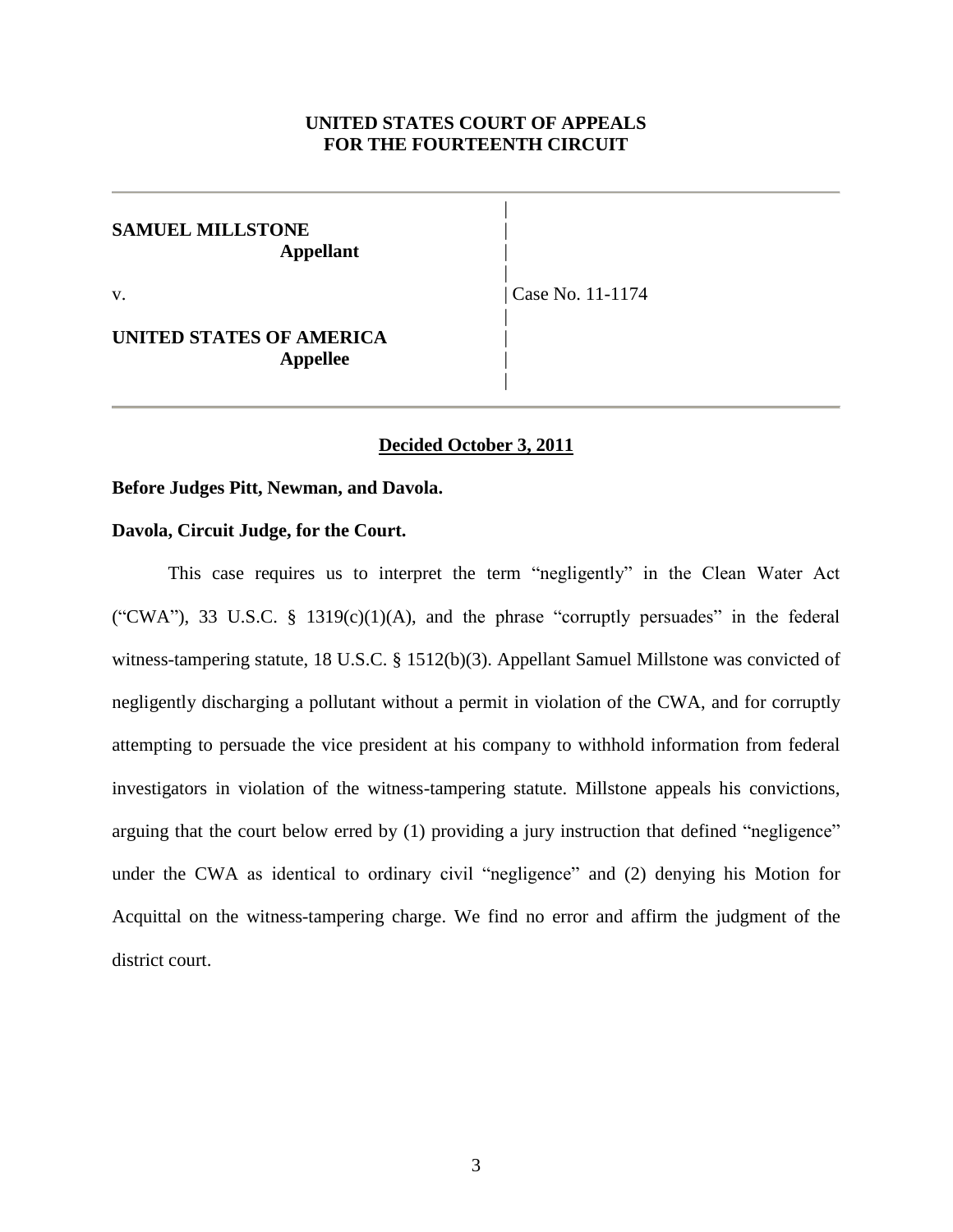#### **I. FACTS**

#### **A. Samuel Millstone, Reese Reynolds, and Sekuritek**

Appellant Samuel Millstone has led a long and successful career. After graduating from Howard High School in the city of Polis, New Tejas, Millstone began working in law enforcement for the Polis Police Department. After ten years, he enrolled in the University of New Tejas to pursue a business degree. Millstone eventually graduated at the top of his class after attending classes in the evening while continuing to work full time during the day. Following graduation, Millstone left his job in law enforcement and managed a small chain of local retail businesses. Millstone oversaw the day-to-day operations and handled everything from accounting to personnel. In 2001, five years into this job, Millstone again enrolled at the University of New Tejas, this time with hopes of earning an M.B.A. degree.

In 2003, prior to finishing his M.B.A., Millstone found himself unemployed due to layoffs caused by a corporate merger involving the chain Millstone managed. Unemployed, Millstone considered ideas for a business that combined his experience in law enforcement with his background in business. He discussed his ideas with fellow student Reese Reynolds, who had a background in marketing and business-to-business sales. The two ultimately developed an idea for a security company that deployed trained security personnel using the latest technology. Aptly enough, Millstone and Reynolds named their venture Sekuritek.

Under Sekuritek's business model, Millstone acted as president and CEO and Reynolds acted as vice president. Millstone's duties included consulting with clients to ascertain security needs, hiring and training security personnel, and supervising operations at clients' locations. Reynolds' duties included all sales, marketing, and equipment purchases.

By 2004, Sekuritek was in business. Millstone and Reynolds proved to be a great team, and the company grew rapidly. By 2005, they secured numerous contracts throughout Polis and

4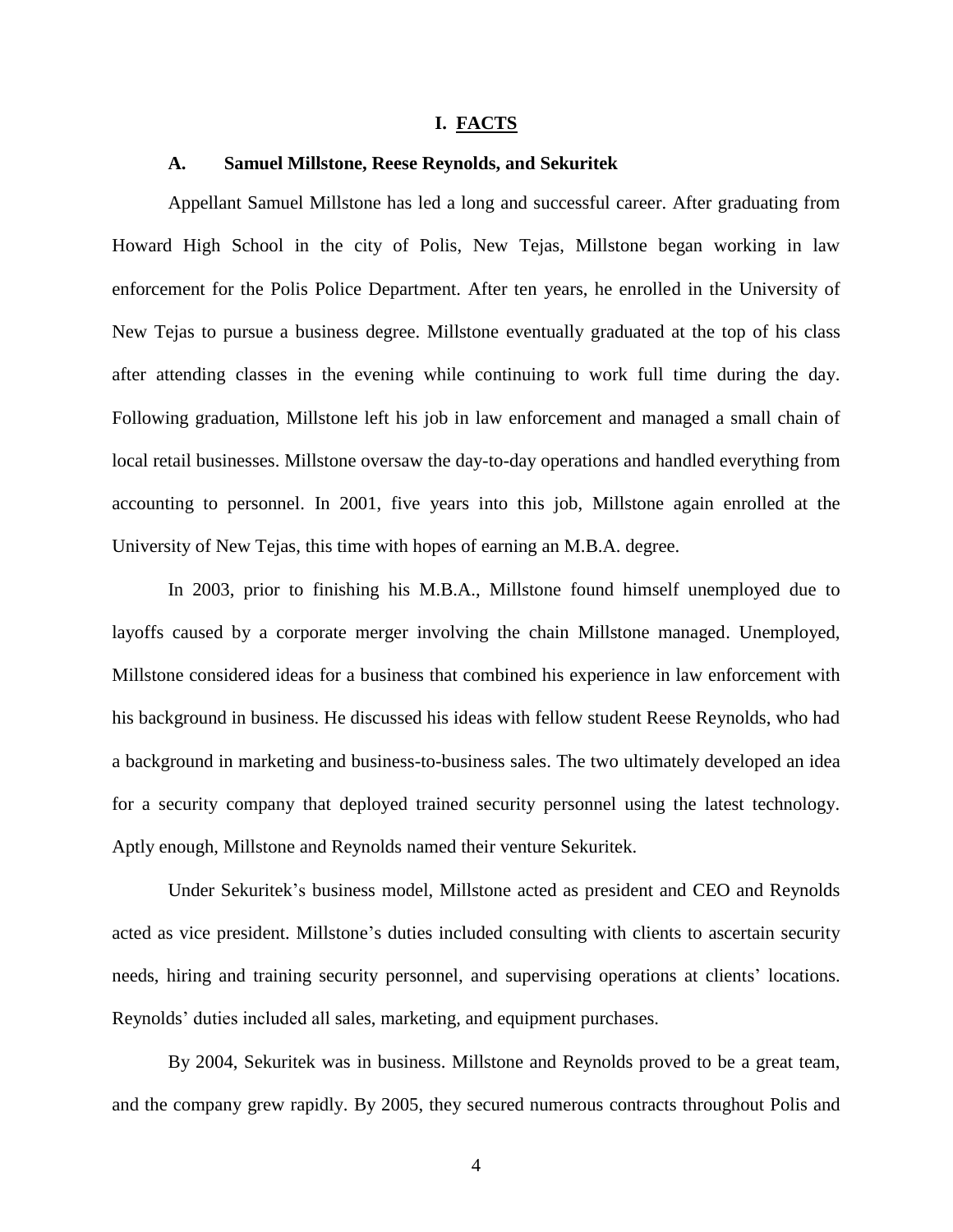established themselves as a premier security company thanks to their combination of know-how and technological savvy. In 2005, Sekuritek's average contract earned revenues of \$80,000. Total revenues for the year topped \$2 million.

#### **B. Bigle Chemical Company and the Windy River facility**

In September 2006, Bigle Chemical Company relocated its headquarters to Polis from the Republic of China and opened its largest chemical plant on the south side of the city near the Windy River. The Windy River facility spanned 270 acres and housed Bigle Chemical's manufacturing and waste recycling facilities. Operations at the Windy River plant required a standing staff of 1,200 people during any given shift. Profits from the Windy River plant alone topped \$2.4 million per day.

Bigle Chemical's Chairman and CEO Drayton Wesley obsessed over security at the new Windy River facility. In fact, prior to the opening of the Windy River facility, the *Wall Street Journal* quoted Wesley as saying, "I'll be damned if we have another security breach like the one at Dover River. I will not risk the well being of this company by allowing an intruder or saboteur to cause a spill." Wesley followed up in the *New York Times* stating, "I am finished with shenanigans caused by poor security. No more shenanigans on my watch!"

Having heard of Sekuritek's reputation, Wesley contacted Millstone on November 5, 2006, to hire Sekuritek to handle security for the Windy River plant. The contract would net Sekuritek \$8.5 million dollars over the next ten years, almost ten times the security company's previous largest contract. Wesley explained that Sekuritek would need to be "live" and "online" at the Windy River facility by December 1, 2006. Millstone excitedly consulted with Reynolds, who initially expressed concern about Sekuritek's ability to handle such a large contract in such a short amount of time. In less than one month, the Bigle Chemical contract required Sekuritek to hire 35 new security guards, one accountant, and one administrative assistant. Additionally,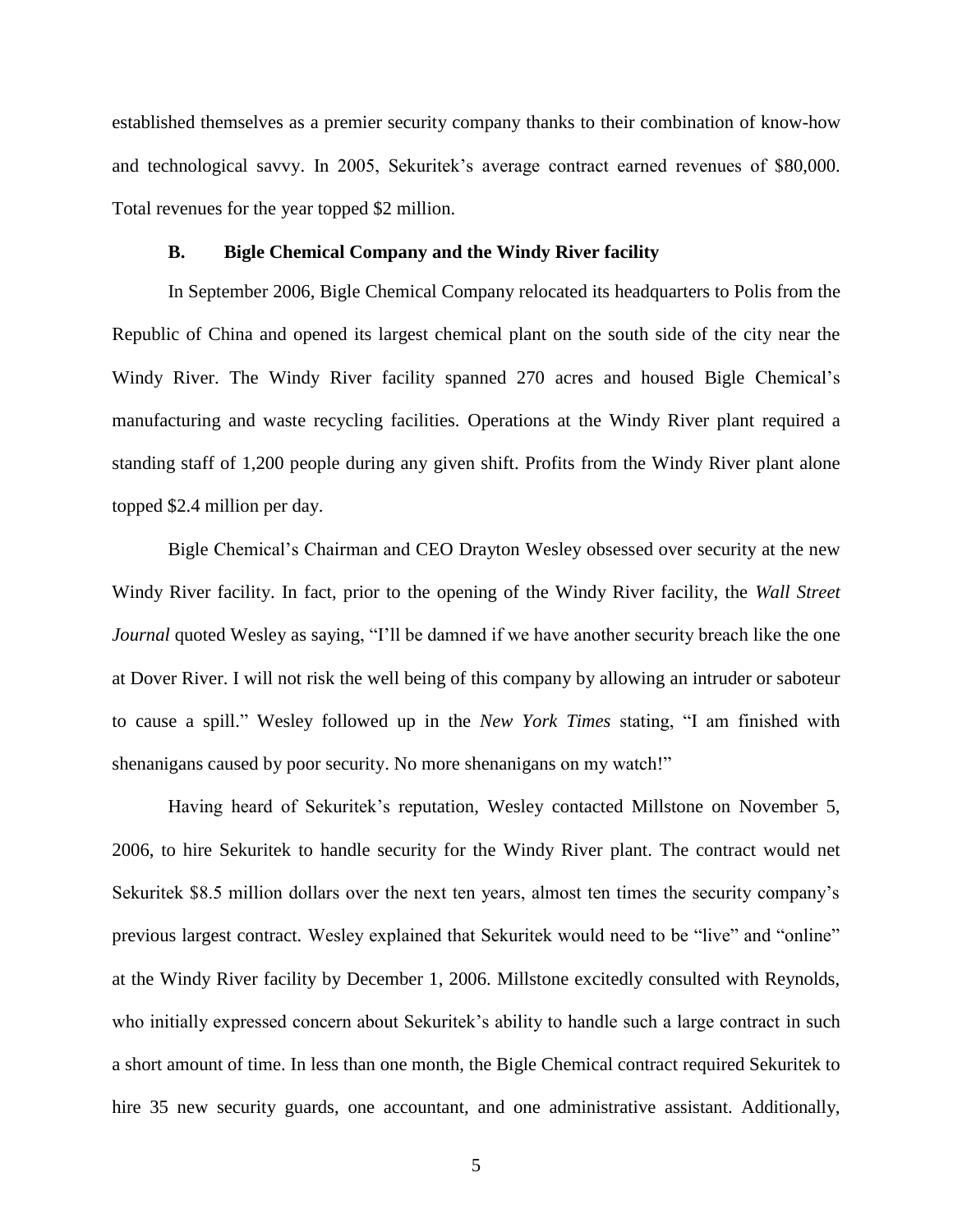Sekuritek needed to make significant investments in security equipment, including surveillance gear, uniforms, and taser guns. Also, due to the sheer size of the Windy River plant, Sekuritek needed to devise a transportation plan for its security guards to travel around the plant. The only transportation plan needed by Sekuritek to date included the purchase of a bicycle for the patrol of a grocery store parking lot. Despite these incredible hurdles, Millstone developed a detailed plan to meet Bigle Chemical's security needs, and convinced Reynolds that they should accept the contract.<sup>1</sup> Millstone signed a contract with Bigle Chemical on November 16, 2006.

#### **C. Security at Bigle Chemical, Windy River Facility**

Millstone and Reynolds immediately scrambled to meet the needs of the Windy River project. Millstone hired 35 new security personnel. Because of Bigle Chemical's desire to get Sekuritek's staff on the job by December, Millstone developed a shortened seminar to cover the training of new personnel.<sup>2</sup> While Millstone dealt with personnel issues, Reynolds went about purchasing the necessary equipment for the job, including a new fleet of custom sport-utility vehicles (SUV) for Sekuritek. Due to the time constraints of the Windy River project, Reynolds performed a cursory review of potential vendors and purchased large SUVs from a relatively unproven company<sup>3</sup>.

Sekuritek personnel began working on-site security for the Bigle Chemical plant just after Thanksgiving in 2006, and for the first couple of months things went very well. Millstone made

<sup>1</sup> Business records recovered from Millstone's computer showed that Millstone believed the Bigle Chemical contract would take Sekuritek "to the big-time."

<sup>2</sup> Testimony showed that prior to the Bigle Chemical contract Sekuritek employed only experienced security personnel and required the successful completion of a three-week training course. However, to meet the time requirements of the Bigle Chemical contract, Sekuritek employed a mix of experienced and inexperienced personnel and devised a new training program that entailed one week of formal training and three weeks of "on the job observation and training."

Reynolds testified that he wanted to award the contract to a new up-and coming company, similar to Sekuritek. However, documents showed that none of the other three vendors contacted by Reynolds could deliver the required vehicles before the New Year.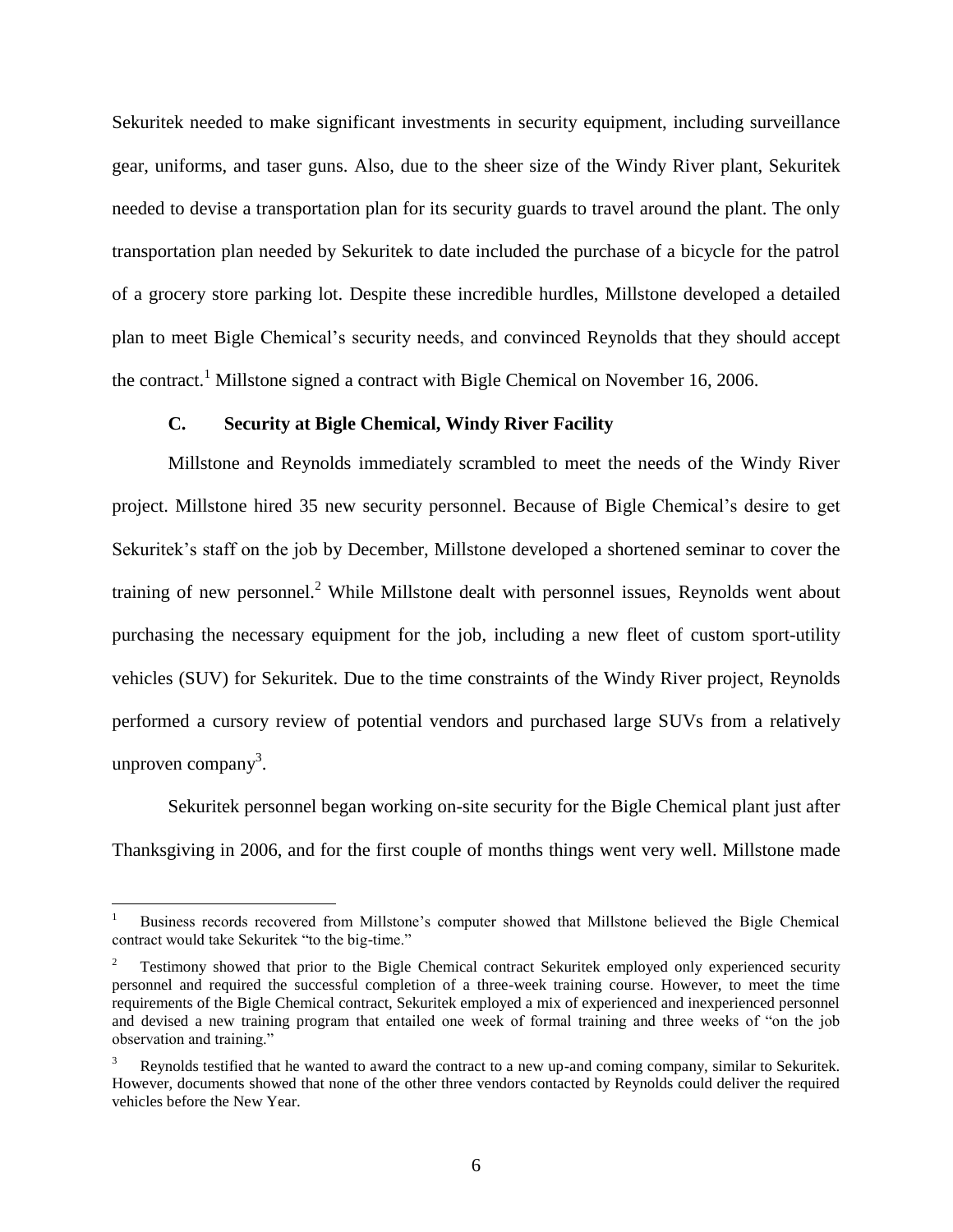it a point to visit the site periodically to ensure Sekuritek's services exceeded Bigle Chemical's expectations. A Bigle Chemical security survey issued shortly after the New Year reported zero security breaches.

Unfortunately, the good times did not last. On January 27, 2007, Josh Atlas, one of Sekuritek's newest security guards, checked in for the day shift at the Windy River plant. While Atlas patrolled the facility in his Sekuritek-branded SUV, he believed he saw an intruder near one of the storage tanks nearby.<sup>4</sup> Atlas floored the pedal in the SUV to get to the tank quickly and investigate, but the pedal stuck, causing the vehicle to accelerate rapidly and out of control. Atlas leaped from the vehicle moments before it veered into one of the storage tanks. The tank burst open with an incredible explosion. The resulting fire rapidly spread to other units on site, causing several more explosions and spilling thousands of barrels of chemicals into the nearby Windy River. Emergency responders were unable to get to the plant quickly due in part to the fire that spread to the surrounding area and in part to a security wall that Sekuritek erected just days before the explosion. In all, firefighters could not reach the blaze for three days. During the three-day delay, chemicals from the plant continued to spill into the Windy River.

The Windy River spill cost the people of Polis, New Tejas greatly. Twenty-three people died in the explosion and resulting fires. Other direct losses from the fires included three national historical buildings, numerous homes, and 50,000 acres of nearby farmland. These fires caused more than \$450 million in damage.

In addition to fire damage, the explosions at the Windy River facility caused a concentrated chemical cocktail (dubbed the "Soup" by national media) to spill into the Windy River and surrounding creeks, crippling the New Tejas economy. The Soup possessed extremely

Later investigation revealed that the person Atlas thought was an intruder was, in fact, a Bigle Chemical safety inspector.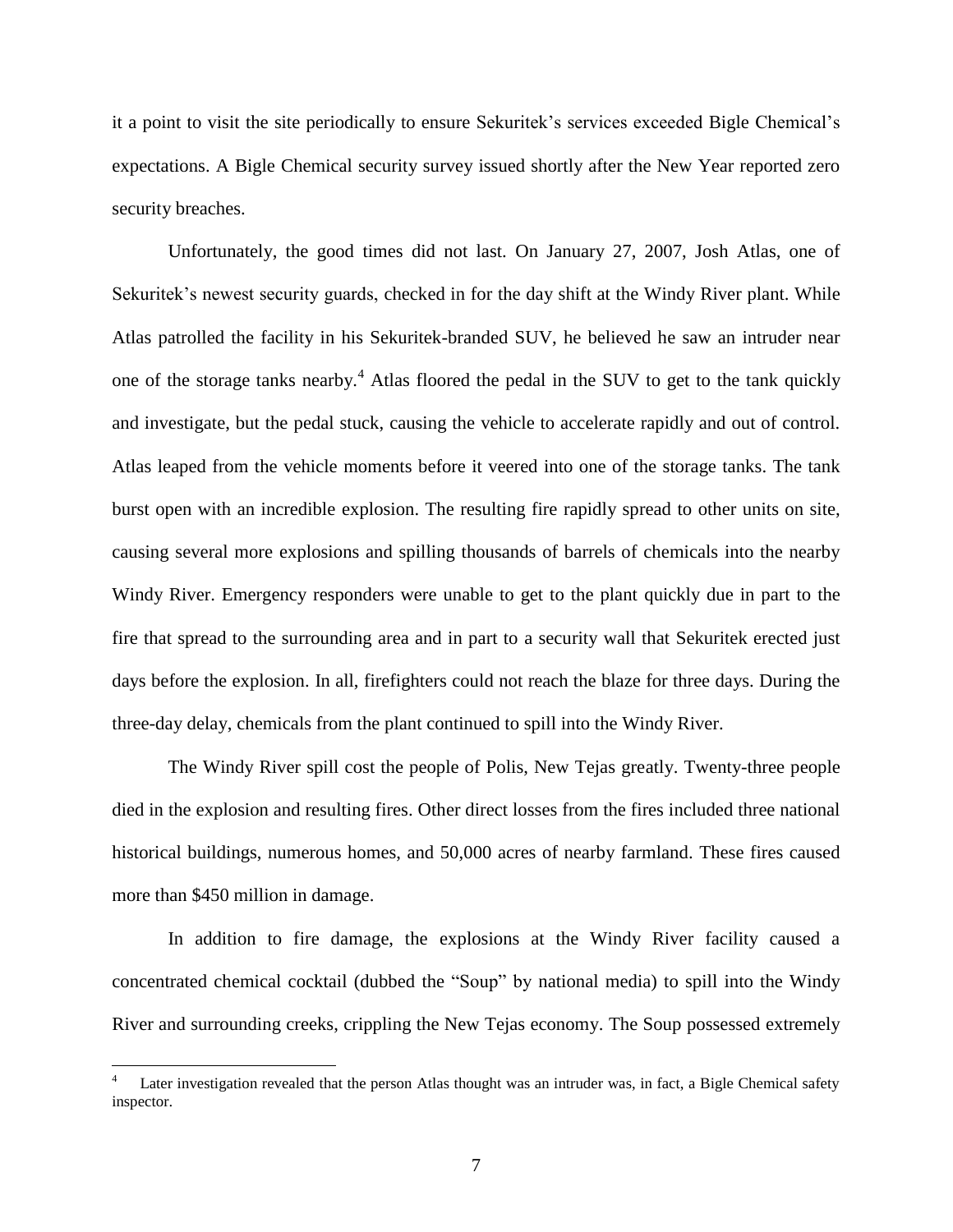corrosive properties, and its presence in the water ate through the hulls of local fishing boats and commercial shipping barges. The Soup wiped out agriculture in all land five miles downriver from the Windy River plant. The Soup also killed all fish and destroyed all fish breeding grounds in the five miles downriver from the Windy River plant.<sup>5</sup> This fact alone cost New Tejas \$4.5 million a year from lost tourism. Today, only 25% of that figure has recovered. Finally, the Soup spill caused a local water treatment and utility facility shut-down due to the fire hazard created by the chemicals in the water. In total, cleanup costs related to the Soup alone are estimated at over \$300 million. The damage to the state and local economies is still being determined, but most economists put the damage at nearly \$1.25 billion.

Federal officials immediately investigated the explosion and cause of the subsequent spill. Following the spill, Bigle Chemical Company relocated its central office back to the Republic of China during the preliminary phase of the investigation.<sup>6</sup> Once federal officials understood that an SUV driven by a Sekuritek guard set off the initial explosion, the government focused its interest on Millstone and Reynolds. First, officials discovered that the employee handbook for security staff at Sekuritek included instructions on how to handle emergency situations when patrolling in a vehicle. Specifically, the handbook stated:

> Upon arriving within 100 yards of an apparent emergency requiring aid or suspected security breach, all Sekuritek personnel are to leave their vehicle in a stopped and secured position to the side of any pathway and proceed on foot to investigate further.<sup>7</sup>

<sup>5</sup> The United States Department of the Interior has not released its final report on the Soup's impact on nonaquatic life; however, residents are still reporting animal deaths with symptoms common to those that ingested the Soup.

<sup>6</sup> Incidentally, since all of Bigle Chemical's Officers are citizens of the Republic of China, they could not be extradited back to the United States. Also no employees, assets, or holdings of Bigle Chemical Company are left within the borders of the United States.

<sup>7</sup> Testimony indicated that Securitek included such a policy to avoid impeding any other first responders such as the Polis Police Department, the Polis Fire Department, or the Polis EMS.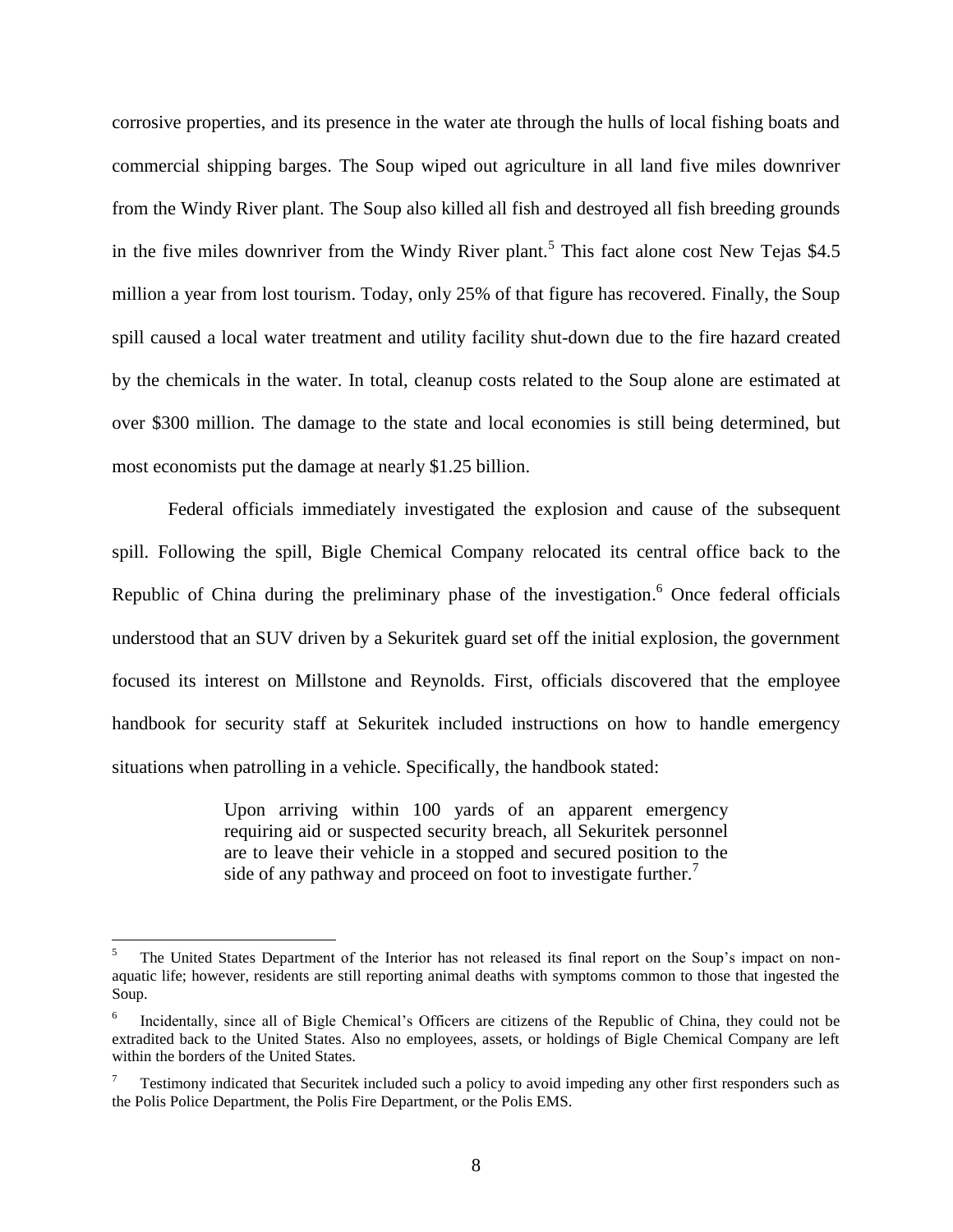Testimony developed in the district court indicated that Millstone did not specifically introduce this policy to new personnel during the shortened training seminar. Instead, the training seminar merely referred new employees to the handbook.<sup>8</sup> Second, the investigation revealed that the company from which Sekuritek purchased the SUVs had a reputation for shoddy workmanship and had experienced problems with pedals on their custom vehicles sticking.

Investigators and the media considered the Windy River disaster yet another example of a corporation sacrificing the lives and fortunes of others out of greed. Soon, government and civilian investigators focused on the relationship between the size of Sekuritek's security contract with Bigle Chemical and (1) Sekuritek's abbreviated training procedures, (2) Sekuritek's inadvisable purchase of the SUVs, and (3) Sekuritek's installation of a security wall that prevented an effective emergency response. All involved in the investigation concluded that Millstone failed to adequately conduct a thorough training seminar and that he failed to adequately supervise his employees. Soon the media clamored for criminal charges against Millstone and Reynolds, as the heads of Sekuritek.

As public outcry intensified, Millstone scheduled a meeting with Reynolds to determine the proper course of action regarding the government investigation and possible criminal charges. Reynolds told Millstone that he leaned towards getting it over with and telling the government agents everything. Angrily, Millstone scolded Reynolds stating:

> Tell them everything? Are you crazy? Look, they're talking about treating us like criminals here. I'm not going to jail, Reese. It's time to just shut up about everything. The feds can't do anything if we don't talk. If they start talking to you, just tell them you plead the Fifth and shut up. And don't even think about pinning all this on me. Remember, they're looking at your stupid gas-guzzlers, too.

<sup>8</sup> It is unclear whether Atlas read the Sekuritek handbook prior to the Windy River incident.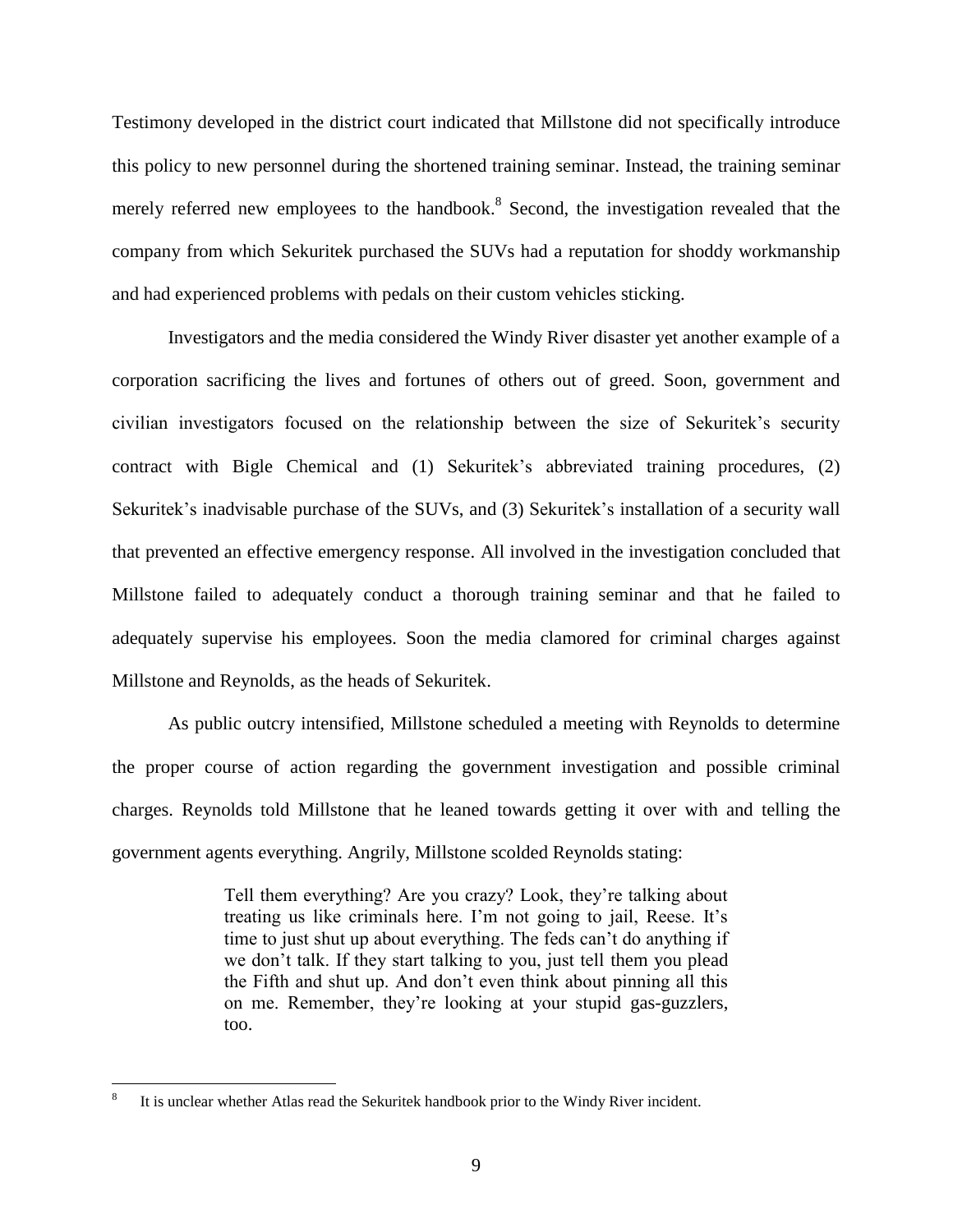Ultimately, the United States brought charges against Millstone for the negligent discharge of pollutants in violation of the CWA, 33 U.S.C. § 1319 $(c)(1)(A)$ .<sup>9</sup> The United States based its charges on the theory that Millstone negligently hired, trained and supervised security personnel, and negligently failed to adequately inspect the SUVs prior to purchase and use. According to the United States, Millstone's negligence caused the chemical spill. The United States also brought charges against Millstone for witness tampering under 18 U.S.C. §  $1512(b)(3).^{10}$ 

Following Millstone's trial, the jury found Millstone guilty of both a negligent violation

of the CWA and witness tampering. The district court denied Millstone's motion for new trial,

and this appeal followed.

 $\overline{a}$ 

The focus of this appeal relates to two separate issues. First, Millstone argues the district court improperly instructed the jury regarding the appropriate standard for a conviction under the CWA. Specifically, Millstone objected to the following instruction to the jury:

> The government must prove beyond a reasonable doubt that the discharge of pollutants was the result of Millstone's negligence. "Negligence" means the failure to exercise the standard of care that a reasonably prudent person would have exercised in the same situation.

Second, Millstone appeals the district court's denial of his Motion for Acquittal on the witnesstampering charges. Millstone argues that a defendant cannot be found guilty of corruptly persuading a person to withhold information from the government merely by encouraging that person to exercise a right or privilege to do so.

The United States granted Reynolds immunity in exchange for his testimony.

<sup>10</sup> The government added this charge when Reynolds relayed the details of Millstone's outburst regarding refusal to speak to government investigators.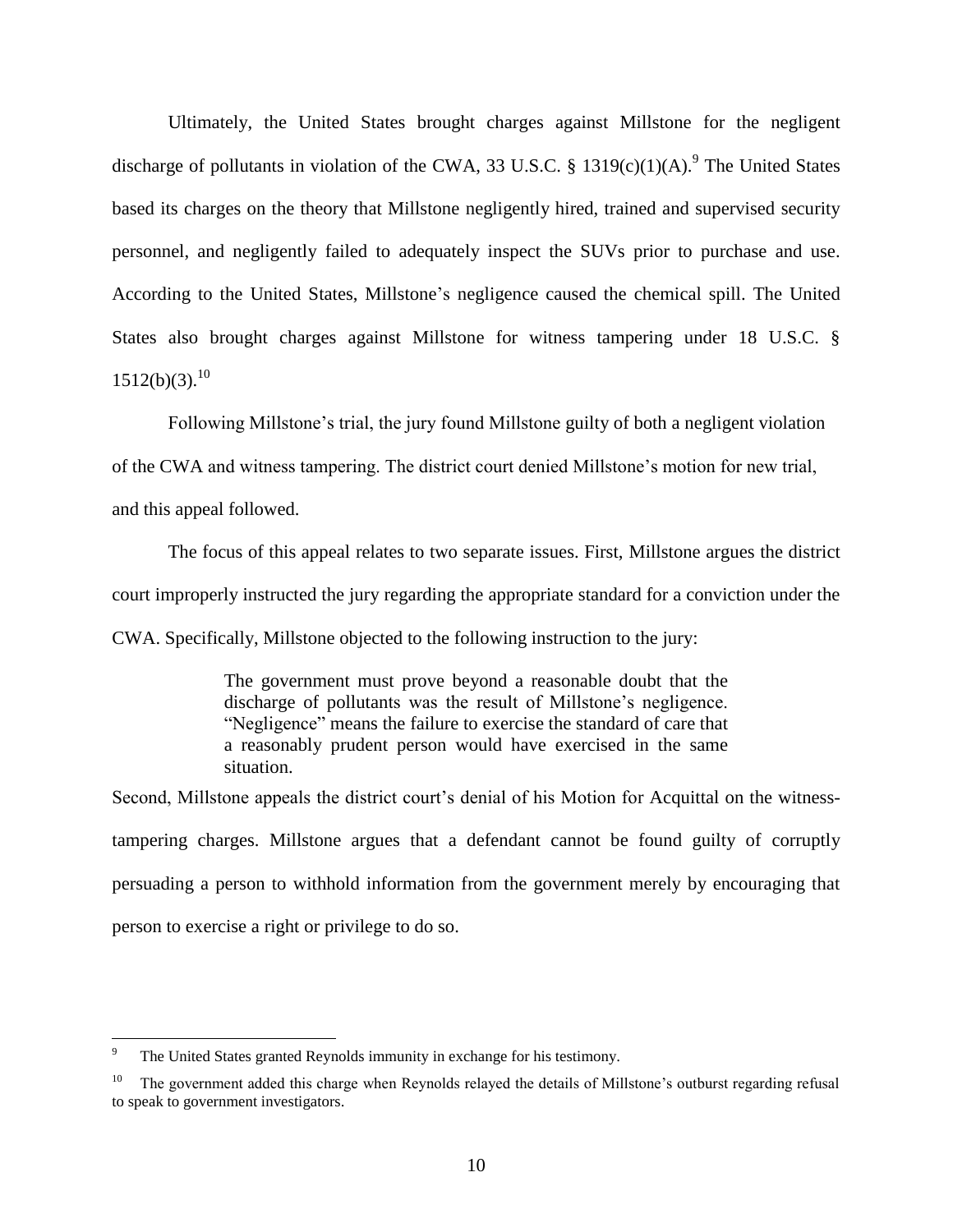#### **II. DISCUSSION**

#### **A. Negligence and the Clean Water Act**

The CWA provides that "the discharge of any pollutant by any person shall be unlawful," with the exception of certain discharges in compliance with permits. 33 U.S.C. § 1311(a). The CWA further provides that anyone who "negligently violates section 1311 . . . shall be punished by a fine of not less than \$2,500 nor more than \$25,000 per day of violation, or by imprisonment for not more than 1 year, or by both." 33 U.S.C. § 1319(c)(1)(A). The term "negligently" is not defined in the statute. Millstone contends that "negligently," in the context of section 1319(c)(1)(A), refers to criminal negligence—*i.e.*, a gross deviation from the standard of care that a reasonable person would observe in the situation—and, thus, the district court erred when instructing the jury that the government merely had to prove that Millstone acted with ordinary negligence to show a violation of the CWA.

The plain language of the CWA does not support such a contention. In applying the principles of statutory interpretation, we refer to the plain language of the statute with the assumption that legislative intent is expressed by the ordinary meaning of words. The ordinary meaning of "negligence" is "the failure to exercise the standard of care that a reasonably prudent person would have exercised in the same situation." *Black's Law Dictionary* 434 (1996). Thus, applying the plain language of the CWA, a person violates the statute if he fails to exercise the standard of care a reasonably prudent person would have exercised in the same situation and, by that failure, causes a discharge of a pollutant.

Had Congress intended the standard in section  $1319(c)(1)(A)$  to be something other than ordinary negligence, Congress could have expressly used another term, as it did in the civil portion of the statute. *See* 33 U.S.C. § 1321(b)(7)(D) (using the terms "gross negligence or willful misconduct"). Where Congress includes particular language in one section of a statute,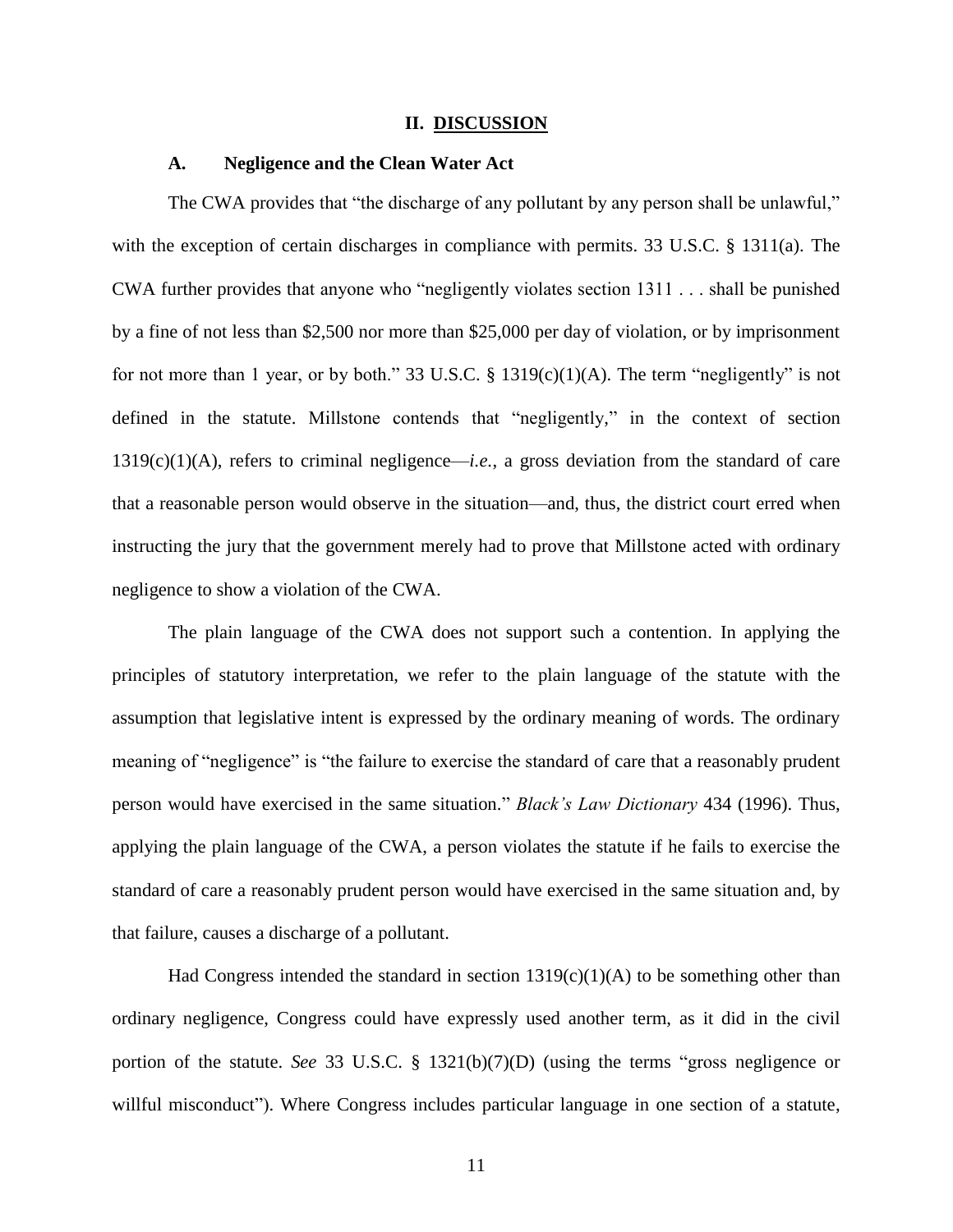but omits it in another section of the same act, it is presumed that Congress acts intentionally and purposely. *Russello v. United States*, 464 U.S. 16, 23 (1983). Therefore, we hold that the term "negligently," as set forth in section  $1319(c)(1)(A)$ , means ordinary negligence—that is, failure to exercise reasonable care.

Millstone argues that such a reading of the statute would violate due process. We disagree. The CWA is a public welfare statute. *United States v. Weitzenhoff*, 35 F.3d 1275, 1286 (9th Cir. 1993). Courts have described public welfare statutes as a type of legislation whereby penalties serve as effective means of regulation, and find that "[s]uch legislation dispenses with the conventional requirement for criminal conduct—awareness of some wrongdoing." *Staples v. United States*, 511 U.S. 600, 606-607 (1994). Public welfare statutes typically regulate potentially harmful or injurious items. *Id.* at 607; *see United States v. Int'l Minerals & Chem. Corp.*, 402 U.S. 558, 565 (1971) ("dangerous or deleterious devices or products"). The CWA's regulation of dangerous pollutants is in keeping with the nature of public welfare statutes as its purpose is to protect the public from the consequences of water pollution.

It is well established that under a public welfare statute a person can be criminally liable for ordinary negligence without violating due process. *See United States v. Hanousek*, 176 F.3d 1116, 1121 (9th Cir. 1999), *cert. denied*, 528 U.S. 1102 (2000). The reasoning is simple: It is not improper to subject a person to in the best position to prevent the kind of harm envisioned by the statute to criminal penalties. "[W]here one deals with others and his mere negligence may be dangerous to them . . . the policy of the law may, in order to stimulate proper care, require the punishment of the negligent person." *United States v. Balint*, 258 U.S. 250, 252-53 (1922).

Courts have consistently found that allowing a CWA conviction under an ordinary negligence standard does not violate a defendant's due process. In *United States v. Hanousek*,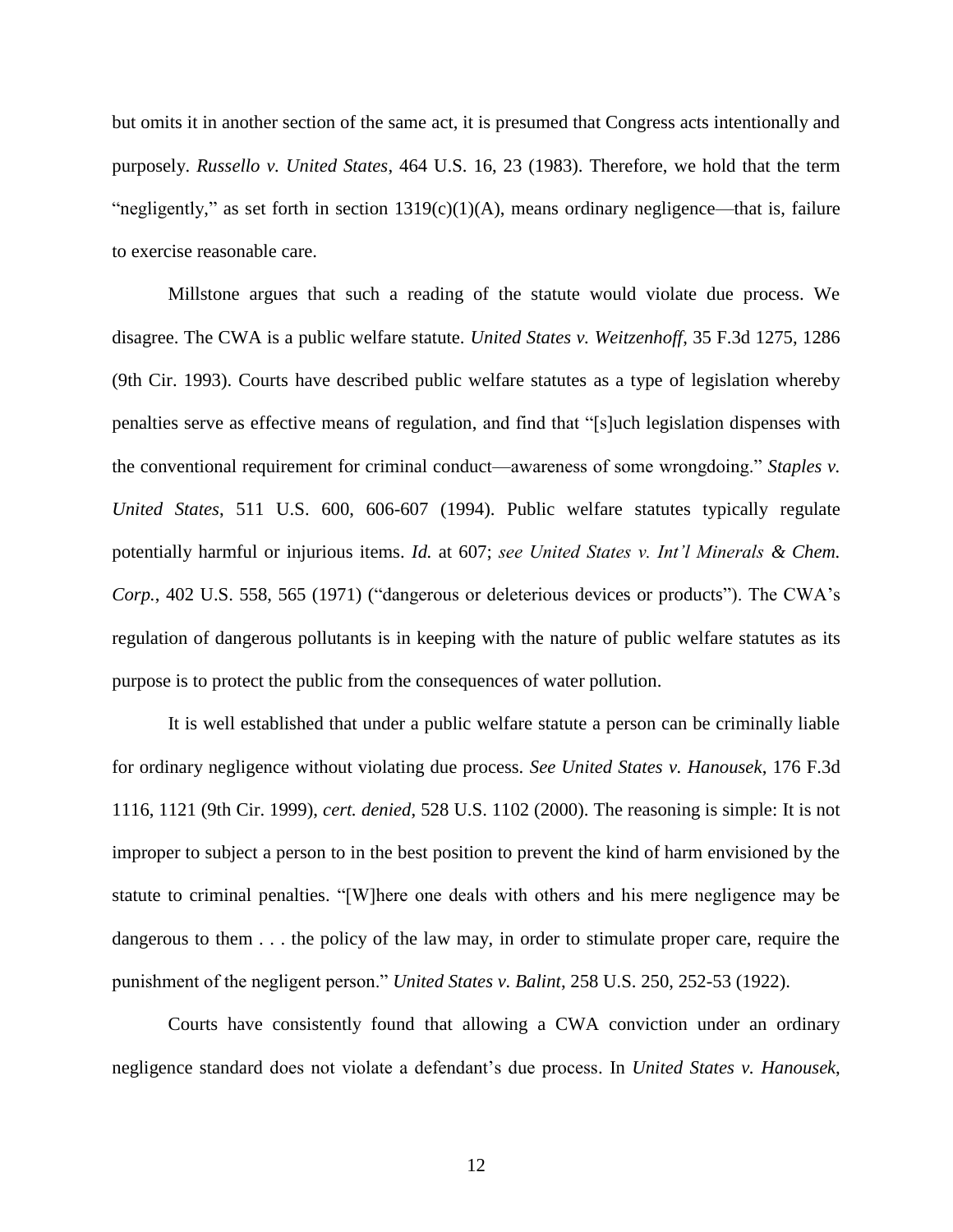176 F.3d 1116 (9th Cir. 1999), *cert. denied*, 528 U.S. 1102 (2000), defendant Hanousek was a supervisor for a company working near a railroad track. Hanousek's job required him to be responsible for safety and maintenance at the project site. *Id*. at 1119. One evening, a backhoe operator at the site was moving rocks and struck a heating oil pipeline, spilling heating oil into a nearby river. *Id*. Hanousek, as supervisor, was charged with negligently discharging oil in violation of the CWA. *Id*. The district court instructed the jury that the government had to prove "failure to use reasonable care." *Id*. at 1120. Applying the ordinary negligence standard, the jury convicted Hanousek. *Id*. On appeal, the Ninth Circuit upheld Hanousek's conviction using similar reasoning to this Court's, concluding that Congress intended that the CWA impose criminal penalties for ordinary negligence and that given the CWA's status as a public welfare statute, such a standard did not violate a defendant's due process. *Id.* at 1121-22. The Tenth Circuit reached the same conclusion in *United States v. Ortiz*, 427 F.3d 1278 (10th Cir. 2005).

In this case, Millstone was convicted of negligently discharging a pollutant in violation of the CWA following the district court's instruction to the jury to apply a standard of ordinary negligence. The court below did not err in its instruction to the jury.

#### **B. Witness Tampering**

Millstone next argues that a person cannot "corruptly" persuade another in violation of the federal witness-tampering statute when he encourages the other to withhold information the other has a right or privilege to withhold. The relevant portion of the statute reads:

> Whoever knowingly . . . corruptly persuades another person, or attempts to do so . . . with the intent to . . . hinder, delay, or prevent the communication to a law enforcement officer or judge of the United States of information relating to the commission or possible commission of a Federal offense . . . shall be fined under this title or imprisoned not more than 20 years, or both.

18 U.S.C. § 1512(b)(3).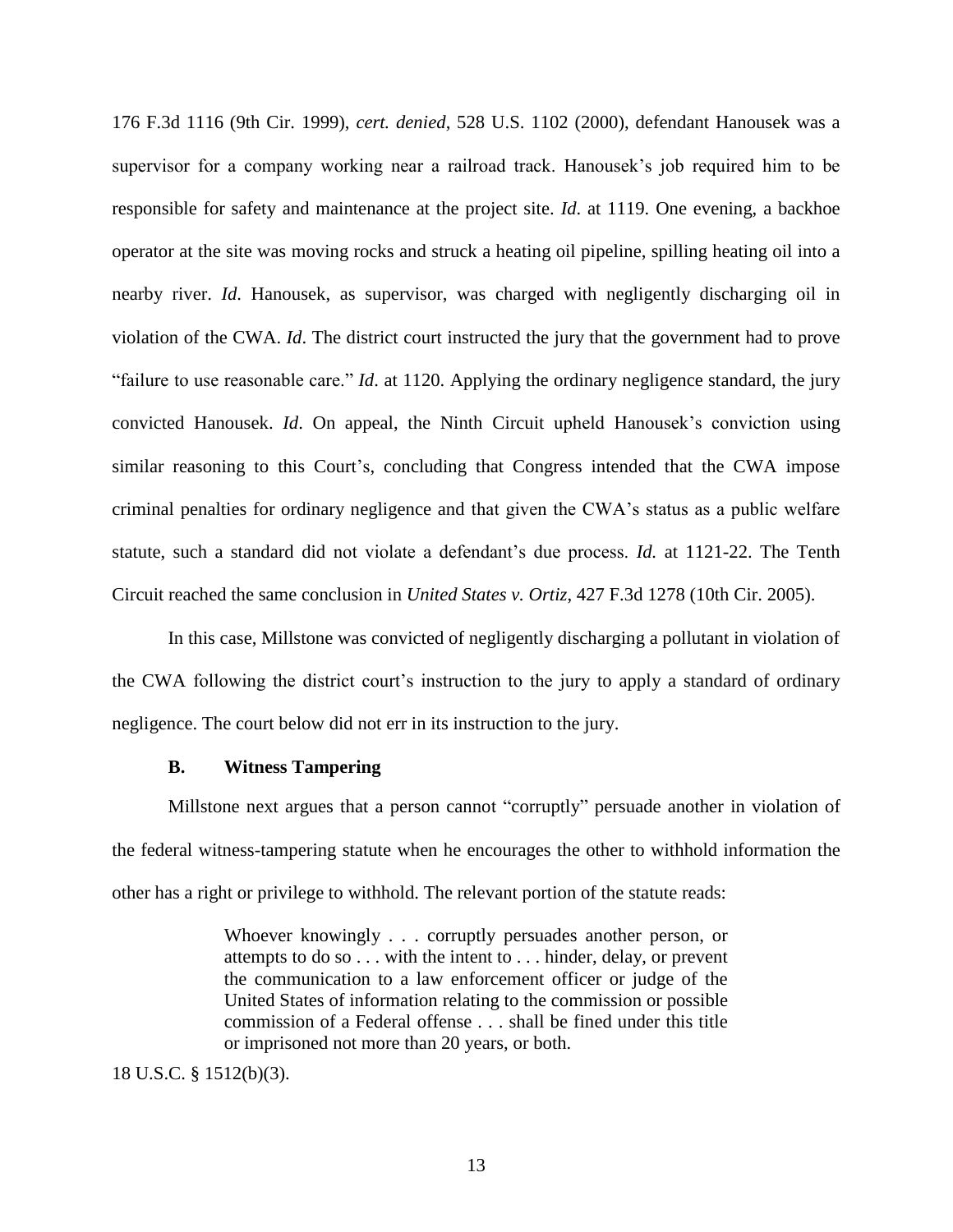The circuit courts are split on the meaning of the term "corruptly" in the context of section 1512(b). The Second Circuit interprets "corruptly" in light of similar language in the general obstruction of justice statute, 18 U.S.C. § 1503, which establishes penalties for anyone who "corruptly, or by threats of force, or by any threatening letter or communication, endeavors to influence, intimidate, or impede" certain persons in the discharge of their duties. *United States v. Thompson*, 76 F.3d 442, 452 (2d Cir. 1996). The Second Circuit holds that "corruptly" has the same meaning in both section 1503 and section 1512(b): "motivated by an improper purpose." *Id.* The Eleventh Circuit, following the Second Circuit's reasoning in *Thompson*, also held the use of the term "corruptly" in section 1512(b) to mean "motivated by an improper purpose." *United States v. Shotts*, 145 F.3d 1289, 1301 (11th Cir. 1998).

However, the Third Circuit held that the phrase "does not include a noncoercive attempt to persuade a coconspirator who enjoys a Fifth Amendment right not to disclose selfincriminating information about the conspiracy to refrain, in accordance with that right, from volunteering information to investigators." *United States v. Farell*, 126 F.3d 484, 488 (3d Cir. 1997). The Third Circuit disagreed with the *Thompson* court's use of section 1503 to justify its interpretation, pointing out that in section 1503, the word "corruptly" provides the intent element of the statute, whereas in section  $1512(b)$  the intent element is provided by the term "knowingly." The court reasoned that reading "corruptly" as it has been interpreted in section 1503 would render the word surplusage in section 1512(b). *Id.* at 490.

We find the reasoning of the Second and Eleventh Circuits persuasive, and hold that a defendant acts "corruptly" when he is motivated by an improper purpose, including the purpose of preventing a coconspirator from implicating him. As the Second Circuit recently noted, "a jury could conclude that [defendant] indeed had an improper purpose in 'suggesting' to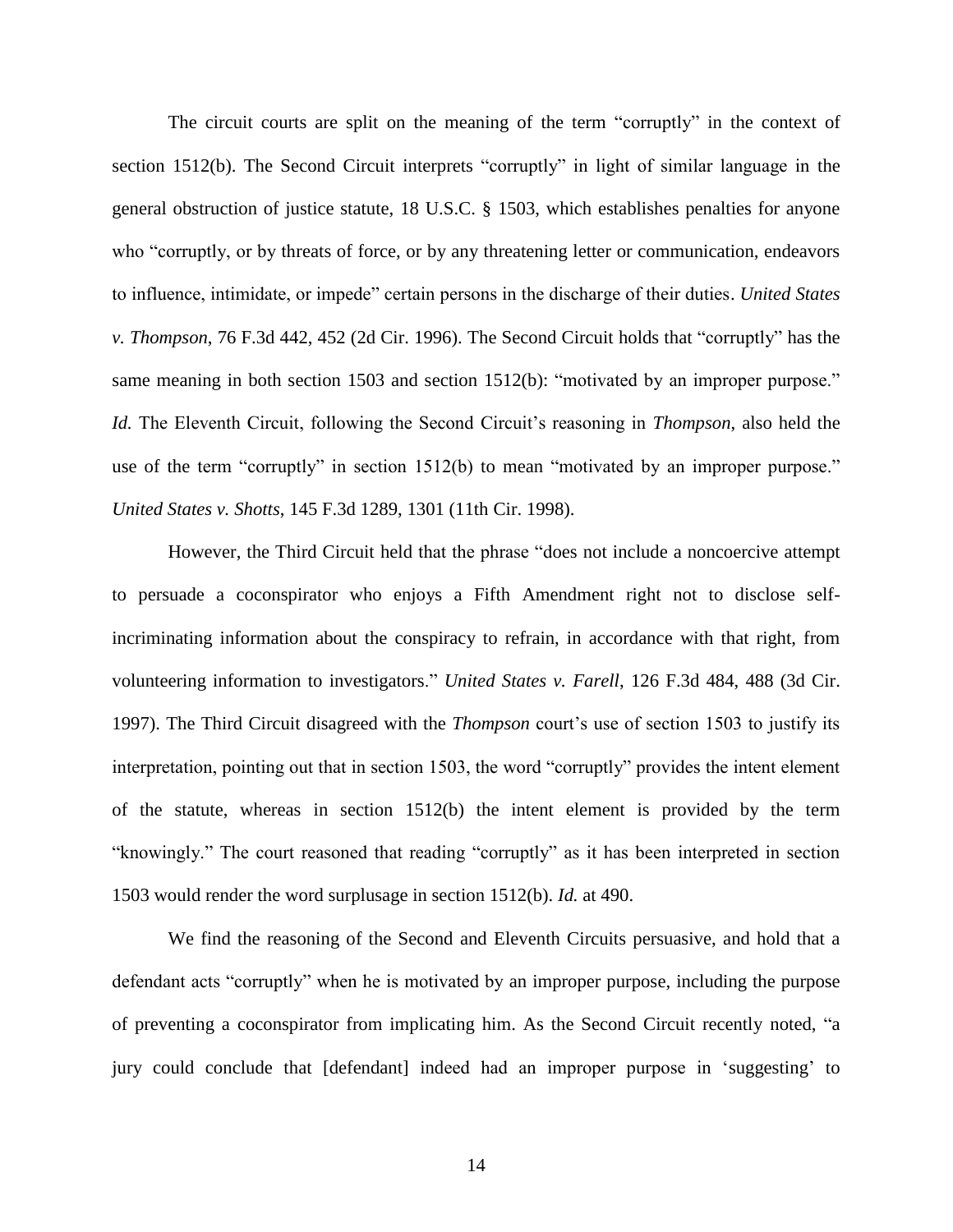[coconspirator] . . . to plead the Fifth Amendment: [defendant] wanted to ensure that [coconspirator] did not implicate him." *United States v. Gotti*, 459 F.3d 296, 342-43 (2d Cir. 2006).

The dissent cites the Supreme Court decision in *Arthur Andersen LLP v. United States*, 544 U.S. 696 (2005) as support for Millstone's argument that "corruptly" must mean something other than "motivated by an improper purpose." We find this argument unpersuasive. In *Arthur Andersen*, the Court examined the language of section 1512(b), specifically the element of "knowingly" in combination with the phrase "corruptly persuades," and concluded that the statute requires some consciousness of wrongdoing on the part of the defendant. *Id.* at 706. However, courts since *Arthur Andersen* have continued to hold that "corruptly" means "motivated by an improper purpose," and that the improper purpose provides the consciousness of wrongdoing described in *Arthur Andersen*. *See United States v. Kaplan*, 490 F.3d 110, 126 (2d Cir. 2007); *Gotti*, 459 F.3d at 342-43.

In the present case, the jury heard testimony that Millstone told Reynolds, "The feds can't do anything if we don't talk. If they start talking to you, just tell them you plead the Fifth and shut up." From this, the jury as factfinder could properly conclude that Millstone encouraged Reynolds to withhold information, and that his purpose was to prevent Reynolds from implicating him in any wrongdoing. Accordingly, the district court did not err in denying Millstone's Motion for Acquittal.

#### **III. CONCLUSION**

The judgment of the district court is AFFIRMED.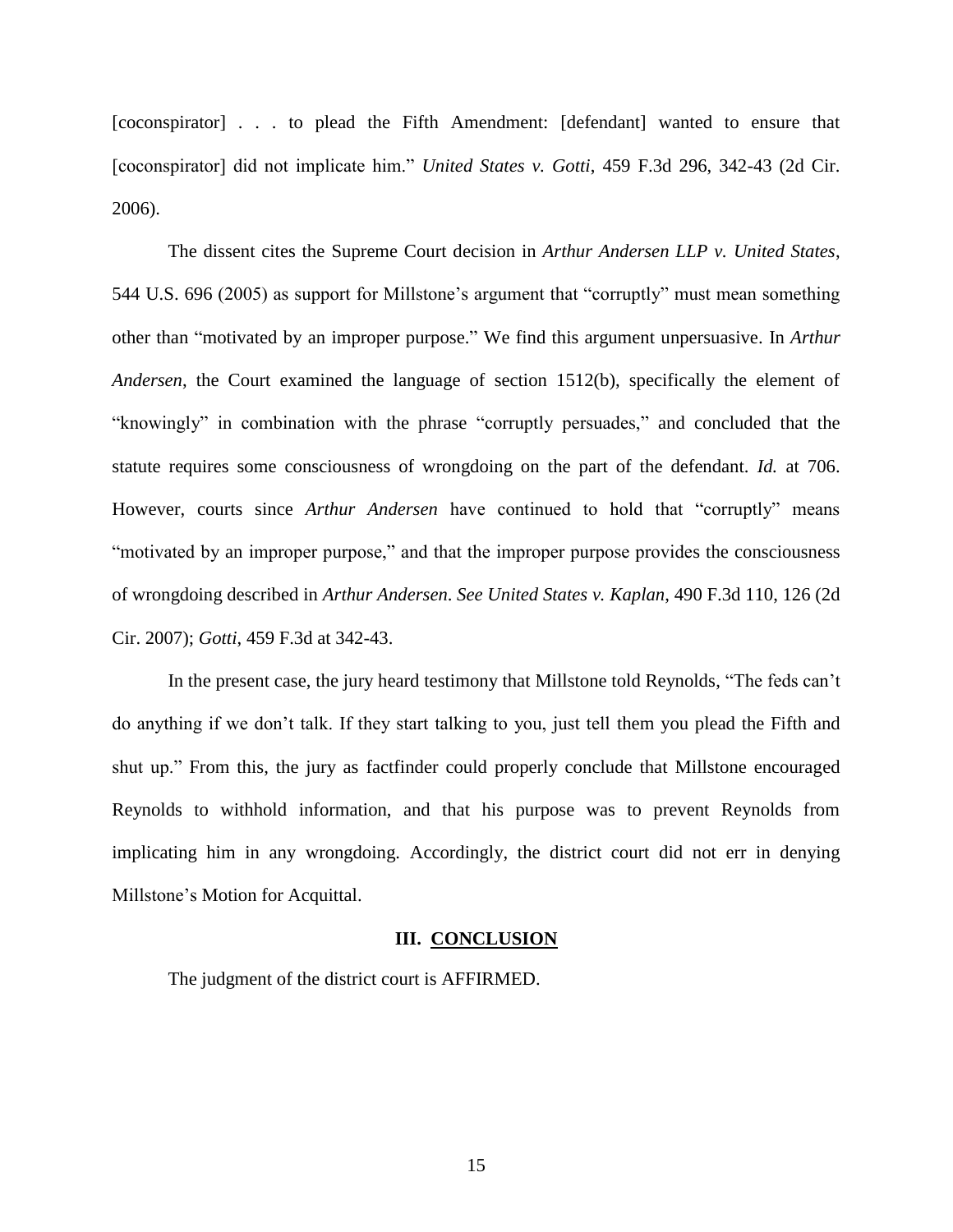#### **Newman, Circuit Judge, dissenting:**

For the reasons discussed below, I respectfully dissent.

#### **I. DISCUSSION**

#### **A. The Clean Water Act**

The majority, relying largely on the reasoning of the Ninth Circuit in *United States v. Hanousek*, 176 F.3d 1116 (9th Cir. 1999), *cert. denied*, 528 U.S. 1102 (2000), holds that the term "negligently" in 33 U.S.C. § 1319(c)(1)(A) refers to the ordinary standard of care appropriate for civil cases, not criminal cases. The majority provides no reason as to why it would look to the plain language of a *criminal* statute, and apply a *civil* standard. The majority supports its interpretation by looking to section 1321(b)(7)(D), reasoning that because Congress uses the term "gross negligence" in that part of the CWA, the term "negligently" in section  $1319(c)(1)(A)$ must have been intended to mean ordinary negligence. But section 1321(b)(7)(D) provides only for civil penalties, and we should not look to the *civil* side of a statute when interpreting the *criminal* side. *See Safeco Ins. Co. v. Burr*, 551 U.S. 47, 60 (2007) ("[t]he vocabulary of the criminal side of [a statute] is . . . beside the point in construing the civil side"); *see also United States v. Atlantic States Cast Iron Pipe Co.*, No. 03-852 (MLC), 2007 WL 2282514, at n.17 (D.N.J. 2007) ("type of reasoning [used in *Hanousek*] was explicitly rejected in . . . *Safeco Ins. Co. v. Burr* . . . We believe there is good reason to scrutinize carefully that aspect of *Hanousek*, rather than accepting it as controlling").

The majority brushes aside Millstone's argument that such a reading of the CWA violates due process by contending that the CWA is a public welfare statute. However, circuit courts finding the CWA to be a public welfare statute construed the public welfare doctrine too broadly. In the dissent from denial of certiorari in the *Hanousek* decistion, Justice Thomas, joined by Justice O'Connor, argued that in interpreting the CWA, "it is erroneous to rely, even in small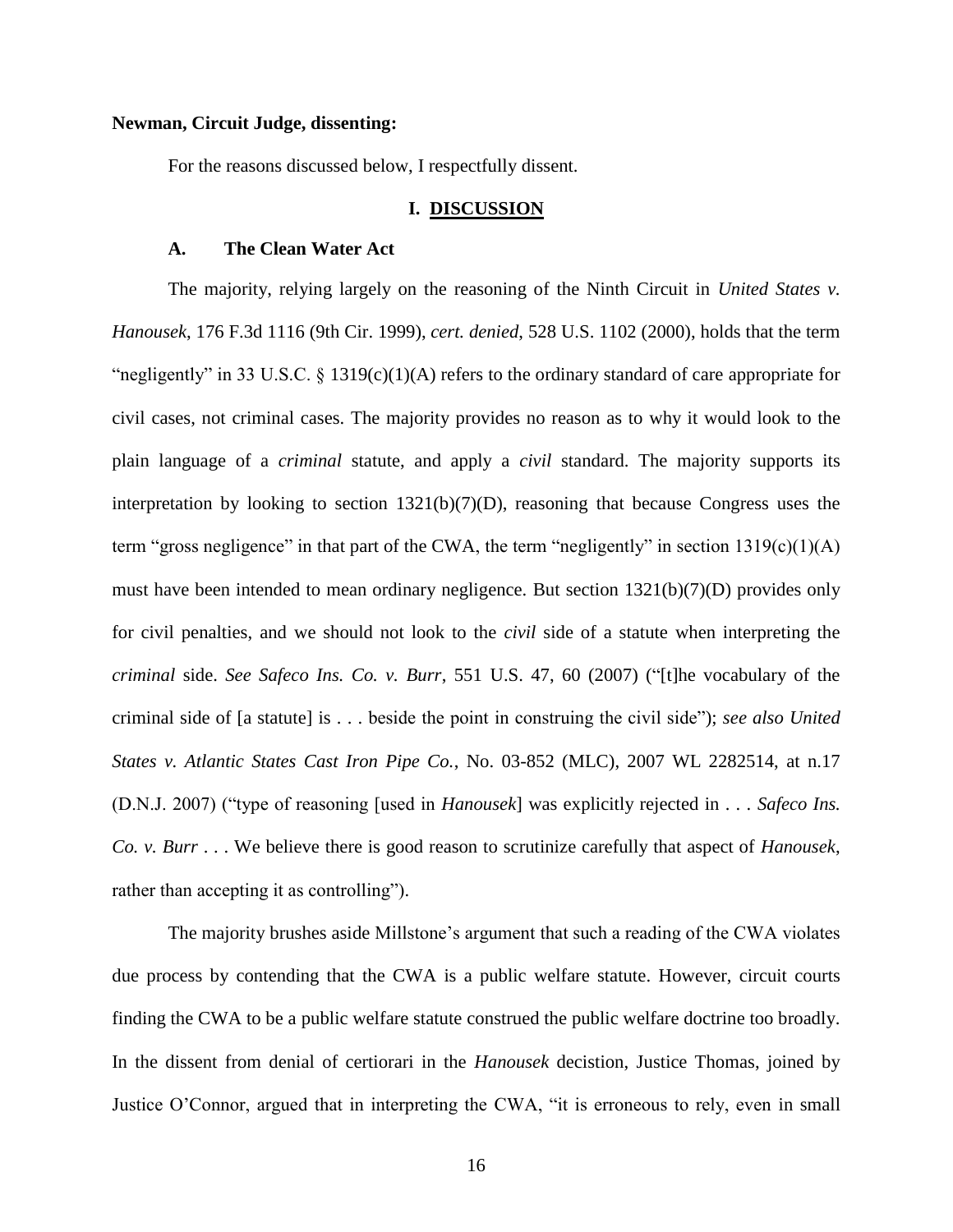part, on the notion that the CWA is a public welfare statute." *Hanousek v. United States*, 528 U.S. 1102, 1102 (2000) (Thomas, J., dissenting from denial of certiorari). In determining whether a statute is a public welfare statute, Justice Thomas noted, courts have looked to whether the statute regulates "some category of dangerous and deleterious devices that will be assumed to alert an individual that he stands in 'responsible relation to a public danger.'" *Id.* (quoting *Staples v. United States*, 511 U.S. 600, 613 n.6 (1994)). The CWA, while regulating dangerous substances, also imposes criminal liability on persons using standard equipment to engage in a broad range of ordinary industrial activities. Justice Thomas concluded that "[t]his fact strongly militates against concluding that the public welfare doctrine applies." *Id.* Justice Thomas noted that because of the near strict liability that the public welfare doctrine imposes, courts have traditionally only applied it when the criminal penalties were relatively small. *Id*. The CWA's penalties include a prison sentence of up to one year for the first negligent violation, and a prison sentence of up to two years for a second violation. *Id*. Knowing violations carry even stiffer penalties. *Id*. This, Justice Thomas argues, suggests that the CWA should not be construed as a public welfare statute. *Id.* Justice Thomas' position is supported by the Fifth Circuit. *See U.S. v. Ahmad*, 101 F.3d 386, 391 (5th Cir. 1996) (holding that knowing violation of CWA is not public welfare offense).

Here, neither Millstone nor his company handle dangerous regulated chemicals. Millstone and his employees do not work with industrial equipment or engage in manufacturing, contruction, or other industrial activities that may clue them in to the regulated nature of their activities or the standard of care they must meet to avoid criminal liability under the CWA. Based on its holding today, the majority would have this Court convict even a visitor to Bigle Chemical's plant who negligently forgot to tie his shoes, fell and tripped a switch that discharged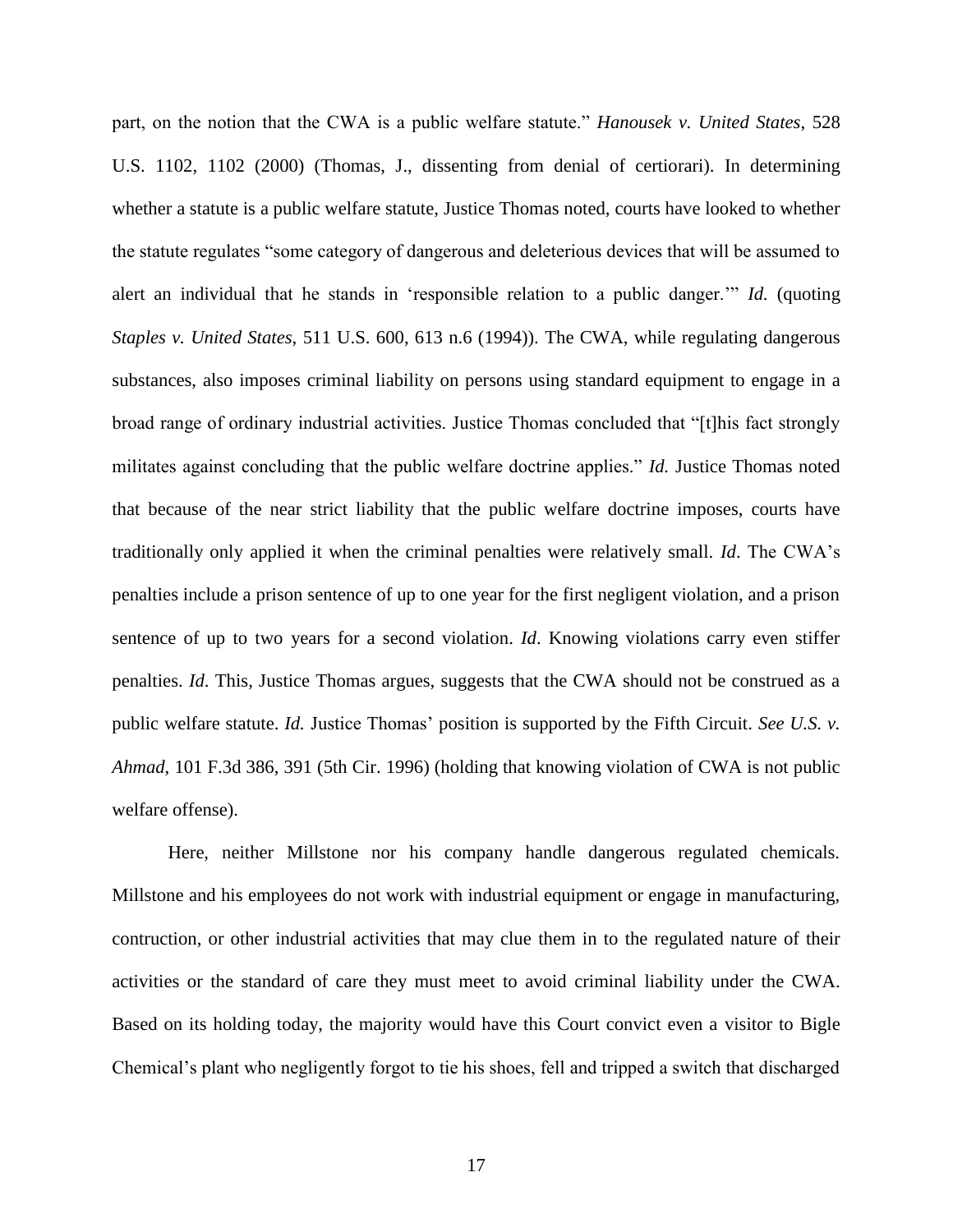chemicals into surrounding waterways of a negligent violation of the CWA. We should take care to avoid construing criminal statutes in a way that would criminalize a broad range of apparently innocent conduct, which is an admonition from the Supreme Court itself. *See Staples v. United States*, 511 U.S. 600, 610 (1994). As previously recognized, we cannot justify "more aggressive overcriminalization without a plain statutory command." *United States v. Weitzenhoff*, 35 F.3d 1275, 1296 (9th Cir. 1993) (Kleinfeld, J., dissenting). I do not, then, believe we can conclude from Congress' use of language in the civil portion of the CWA or from the CWA's dubious status as a public welfare statute that the negligence referred to in section  $1319(c)(1)(A)$  is ordinary civil negligence, or that such an interpretation does not offend due process.

By and through a new trial, the government may be able to prove that the actions of Millstone were criminally negligent. But because the district court's instructions to the jury allowed them to convict on an ordinary negligence standard, the conviction on the CWA violation should be reversed.

#### **B. Witness Tampering**

The majority then turns to Millstone's appeal from the denial of his Motion for Acquittal on the witness-tampering charge. After examining 18 U.S.C. § 1512(b)(3) and the relevant case law, the majority concludes the word "corruptly" to mean "motivated by an improper purpose." This holding flies in the face of both Supreme Court precedent and common sense.

As the majority notes, the circuit courts are currently split on the meaning of the term "corruptly" in section 1512(b). The Second and Eleventh Circuits, both basing their reasoning on the presence of similar language in section 1503, hold the term "corruptly" to mean "motivated by an improper purpose." *United States v. Shotts*, 145 F.3d 1289, 1301 (11th Cir. 1998); *United States v. Thompson*, 76 F.3d 442, 452 (2d Cir. 1996). However, as the Third Circuit states in *United States v. Farrell*, 126 F.3d 484, 488 (3d Cir. 1997), the term "corruptly" must mean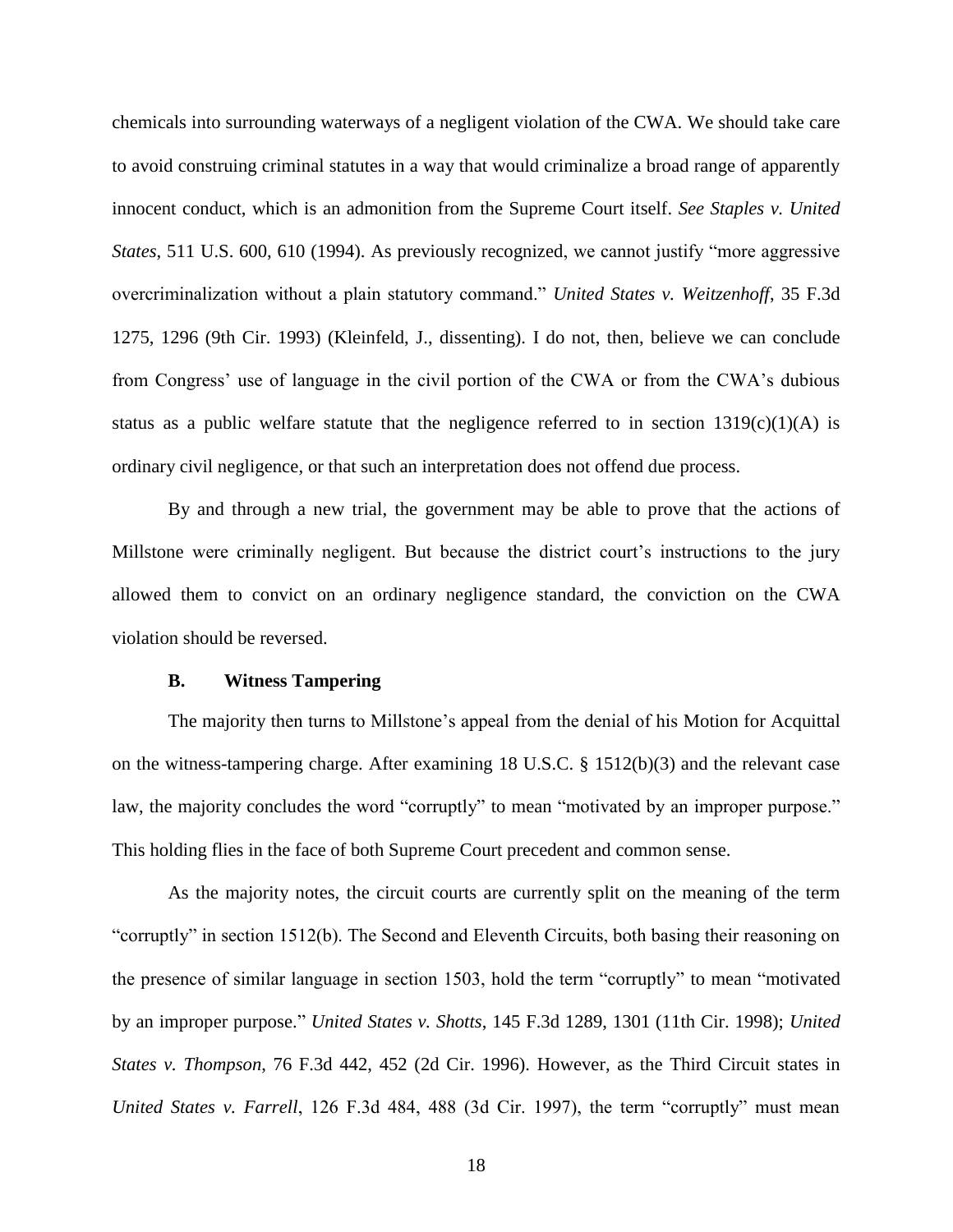something more. The *Farrell* court noted that the inclusion of the word "corruptly" with "persuades" implies that it is possible to persuade someone to withhold information with the intent of hindering an investigation without violating the statute, and therefore more culpability is required than merely attempting to discourage disclosure. *Id.* at 489. Furthermore, the court distinguished section 1512(b) from section 1503, finding that in section 1503, the word "corruptly" provides the intent element of the statute. *Id*. However, section 1512(b) has the intent elements of "knowingly" and "with the intent to . . . hinder, delay, or prevent communication." 18 U.S.C. § 1512(b)(3). Therefore, the *Farrell* court correctly noted that reading "corruptly" as "motivated by an improper purpose" in 1512(b) would render the word surplusage. *Farrell*, 126 F.3d at 490. The court concluded that section 1512(b) would certainly criminalize behavior such as bribing someone to withhold information or persuading someone to provide false information, but that "corruptly persuades" does not include "a noncoercive attempt to persuade a coconspirator who enjoys a Fifth Amendment right not to disclose self-incriminating information about the conspiracy to refrain, in accordance with that right, from volunteering information to investigators." *Id.* at 488.

The reasoning of the Third Circuit in *Farrell* is strongly echoed by the Supreme Court in *Arthur Andersen LLP v. United States*, 544 U.S. 696 (2005). In *Arthur Andersen*, Chief Justice Rehnquist, writing for a unanimous court, examined section 1512(b) and the circuit split that had arisen around it. Much like the majority in this case, the government in *Arthur Andersen* relied upon section 1503's use of the word "corruptly" to argue that the term in section 1512(b) must mean the same thing, *i.e.*, "motivated by an improper pupose." The Court, however, noted that section 1503 does not contain the modifier "knowingly" as does section 1512(b), making any analogy to the former section inexact. *Id.* at 705 n.9. Based on the intent element of "knowingly"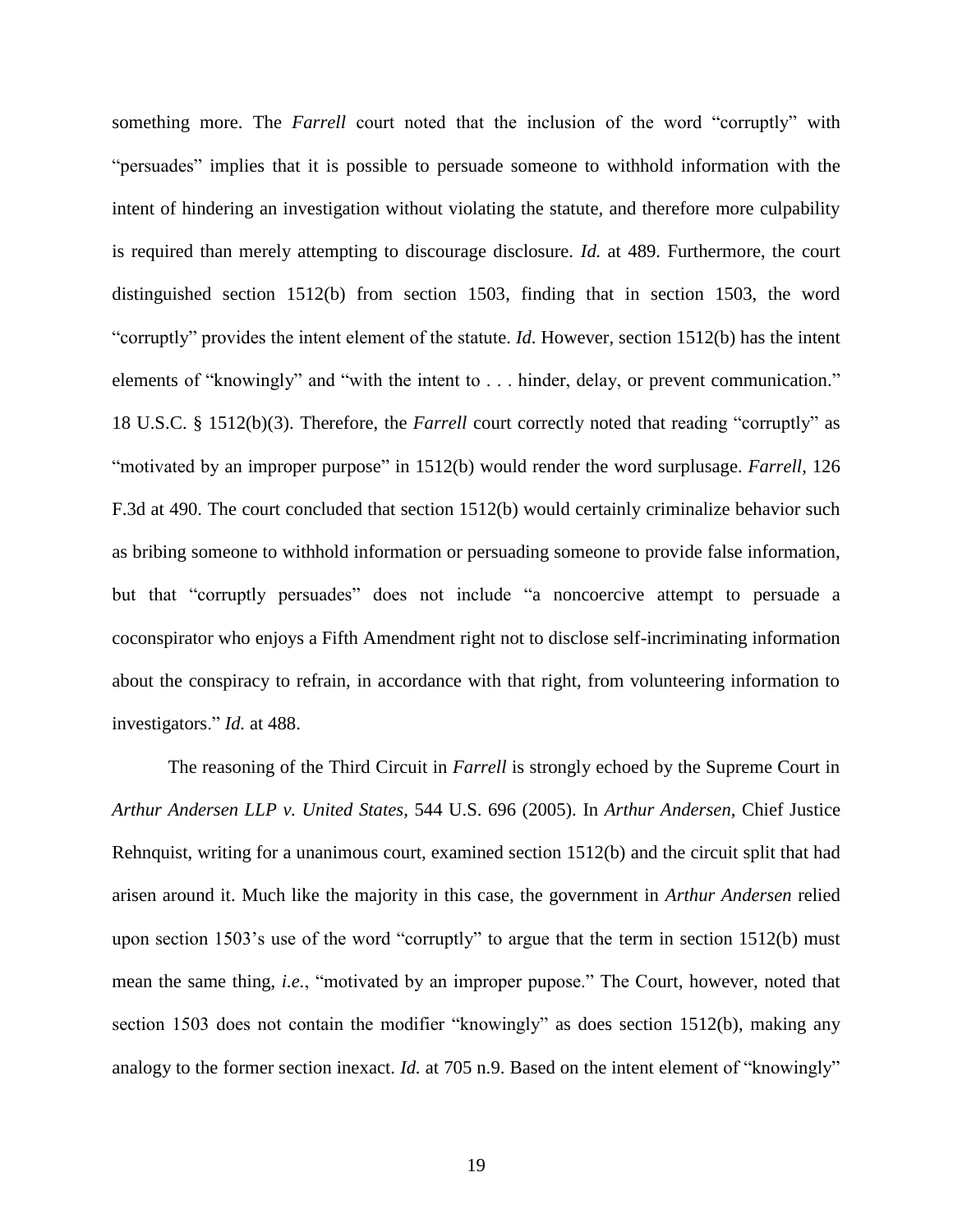included in section 1512(b), the Court concluded that to convict under section 1512(b), the government needed to prove the defendant was "conscious of wrongdoing." *Id.* at 706. The Court also noted that the word "corruptly" must mean something, because persuading someone to withhold information from the government is not inherently malign. *Id.* at 703-704. Of particular interest to this case, the Court gave examples of behavior that is not inherently malign, including "a mother who suggests to her son that he invoke his right against compelled selfincrimination . . . or a wife who persuades her husband not to disclose marital confidences." *Id.* at 704. Plainly, the Court recognized situations wherein the person being persuaded to withhold information had a right or privilege not to disclose.

Since the *Arthur Andersen* decision, the Ninth Circuit has sided with the Third Circuit's interpretation of the statute. In *United States v. Doss*, 630 F.3d 1181 (9th Cir. 2011), the court examined the statute and the history of the circuit split, as well as the *Arthur Andersen* decision. Following the reasoning of the Third Circuit in *Farrell* and the Supreme Court's holding that "corruptly" requires consciousness of wrongdoing, the court held that "corruptly" must mean something more than simply "motivated by an improper purpose," and that merely asking someone to withhold testimony that may be properly withheld under a privilege is not acting with consciousness of wrongdoing "absent some *other* wrongful conduct, such as coercion, intimidation, bribery, suborning perjury, etc." *Id.* at 1190.

I believe we should adopt the reasoning of the Third and Ninth Circuits as supported by the Supreme Court. The Second Circuit nonsensically reads "corruptly" in section 1512(b) to mean "motivated by an improper purpose" while defining "improper purpose" to include a defendant's desire to prevent a coconspirator from communicating with the government so the defendant is not implicated. *See United States v. Gotti*, 459 F.3d 296, 342-43 (2d Cir. 2006). But,